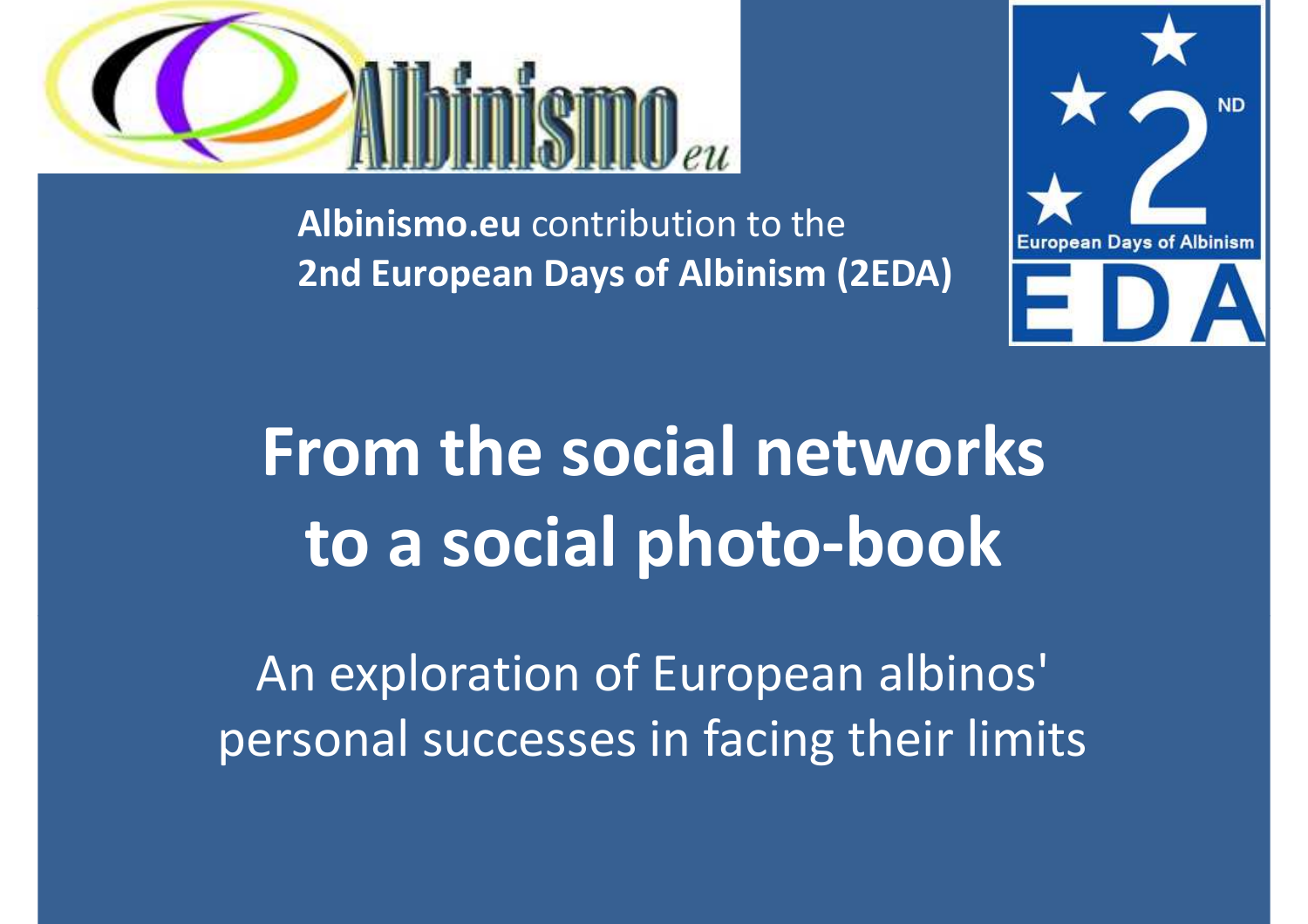## **Preliminary remarks**

### We can talk of albinism in two ways:

1. When we **address "non albinos"** and we have to let them understand what it is and who we are;



2. When we **address other albinos**  and we want to exchange views about our condition and experiences (i.e. "how can you manage doing this or that?").

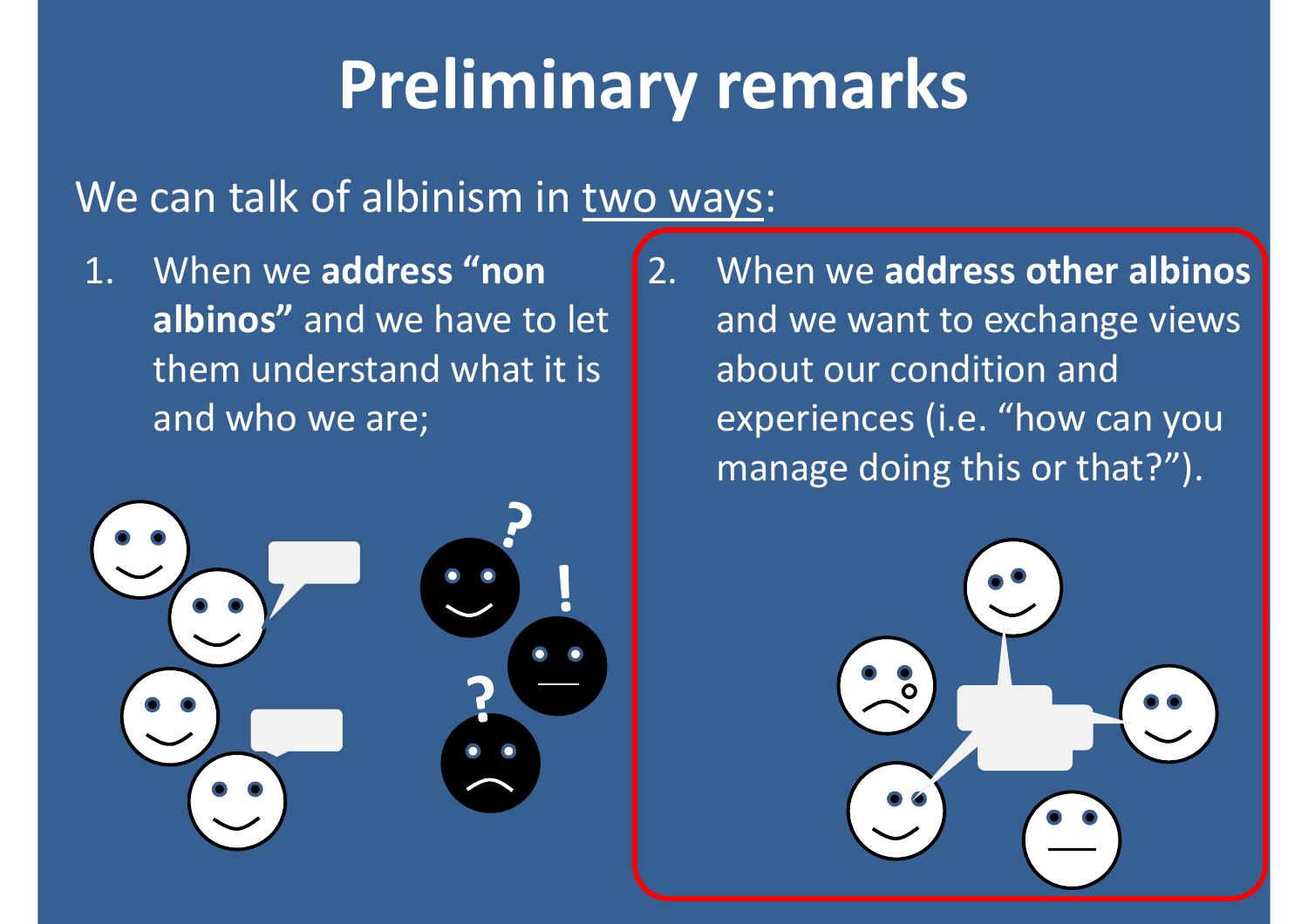The recent incredible success of albinos' groups in **social networks** (4 of them only in Italian) let us think that we should devote more time to develop initiatives related to the 2nd way of talking and let the "**White pride**" grow!



This could be of **great help** particularly to younger people and to parents of albino children (a message in the "*don't worry, be happy!*" mood) .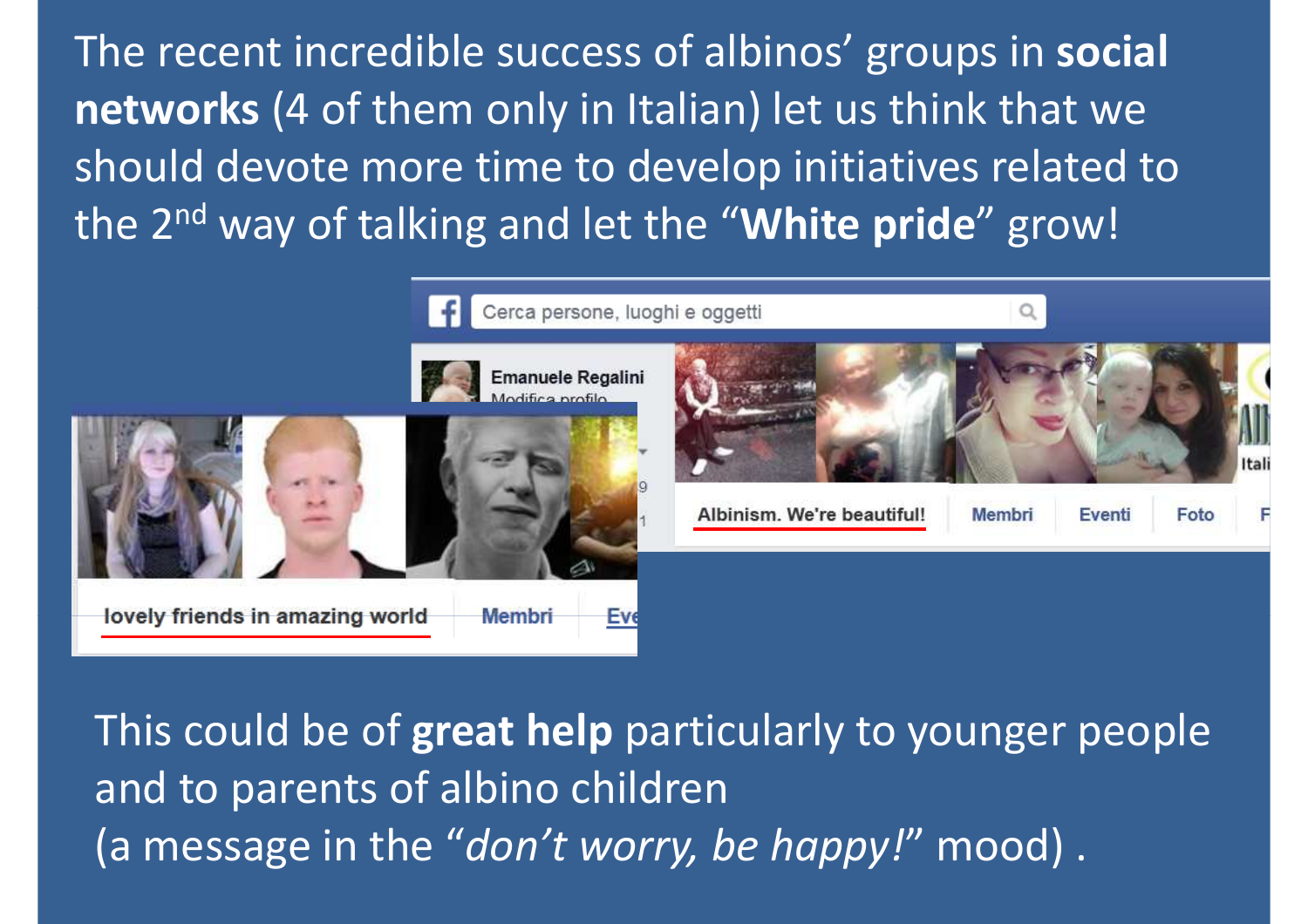## **Our proposal**

We would like to propose the issue of

- <sup>a</sup>"**social photo book**",
- something prepared **by albinos** and distributed **to albinos**,
- **aimed at gaining more confidence** in our abilities and opportunities rather than more consciousness of our limits.

Through **pictures and short stories** we would explore life experiences, personal feelings and interior struggles to fight and defeat any tendency to surrender to physical limitations.Each of us would have the chance to share with others one moment in life when he/she boldly faced his/her limits and was then proud to overcome them.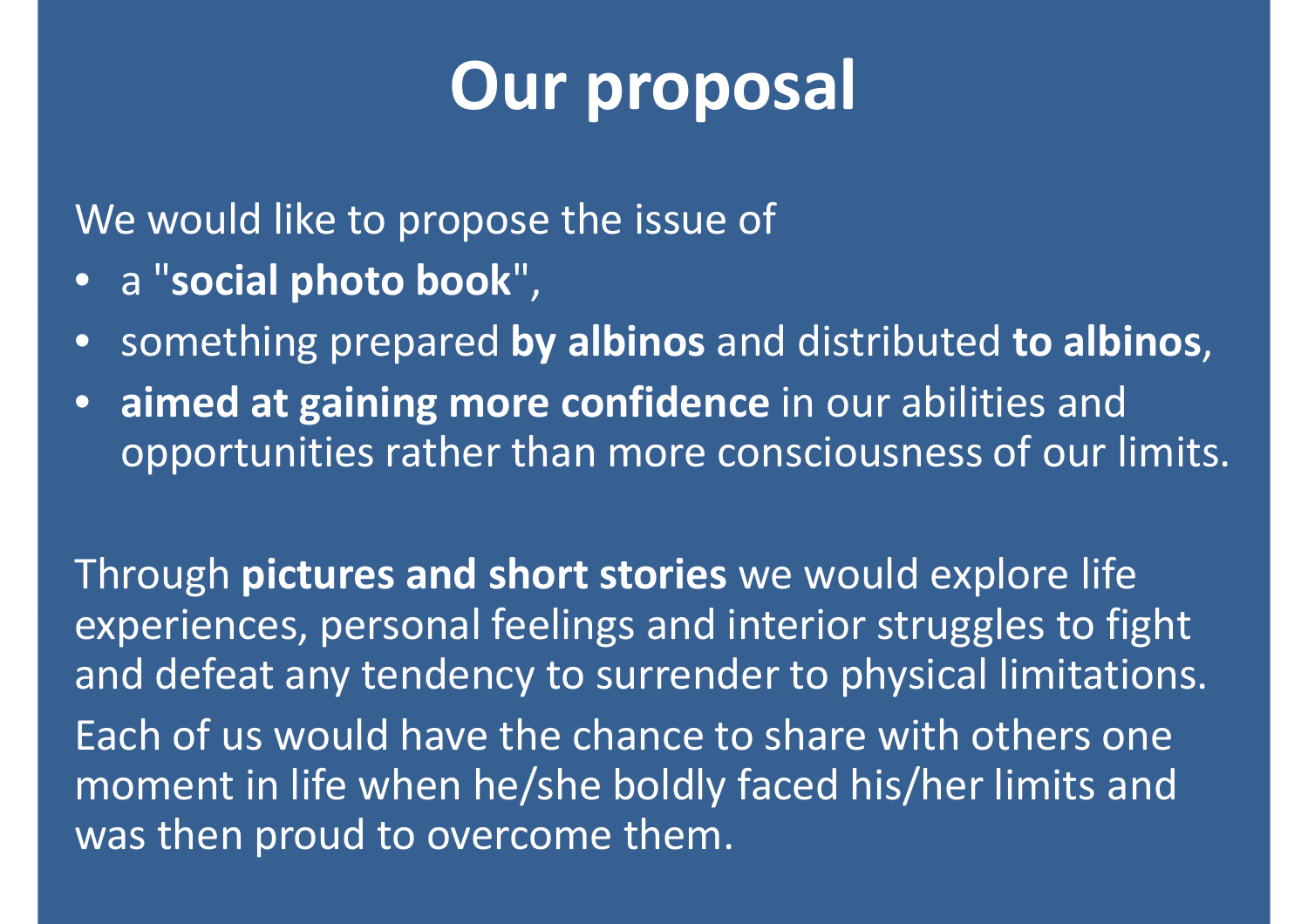# **Our proposal (2)**

**A few examples of valuable life experiences**:

- • for a girl, overcoming the shame of showing white legs under a **short skirt**;
- $\bullet$  deciding to **run a race** (swimming, skiing, cycling,…) even though you perfectly know you are the one with major difficulties seeing obstacles on your path;
- $\bullet$  learning to **read and write Chinese** or other oriental languages eventhough it is extremely hard to tell one small ideogram from the other;<br>-
- $\bullet$  Defeating your fears for **riding a bike in a crowded city** to show yourself and your friends you can be independent even without a driving license;
- $\bullet$ • learning how to **sail a boat** despite the difficulties related to sun<br>and the set of the set of the set of the set of the set of the set of the set of the set of the set of the set o reflections rising from sea waves (dazzle, sunburning, etc.)
- $\bullet$  **travelling all around the world**, although a very limited number of airports or train stations show time table in large prints, suitable for short-sighted people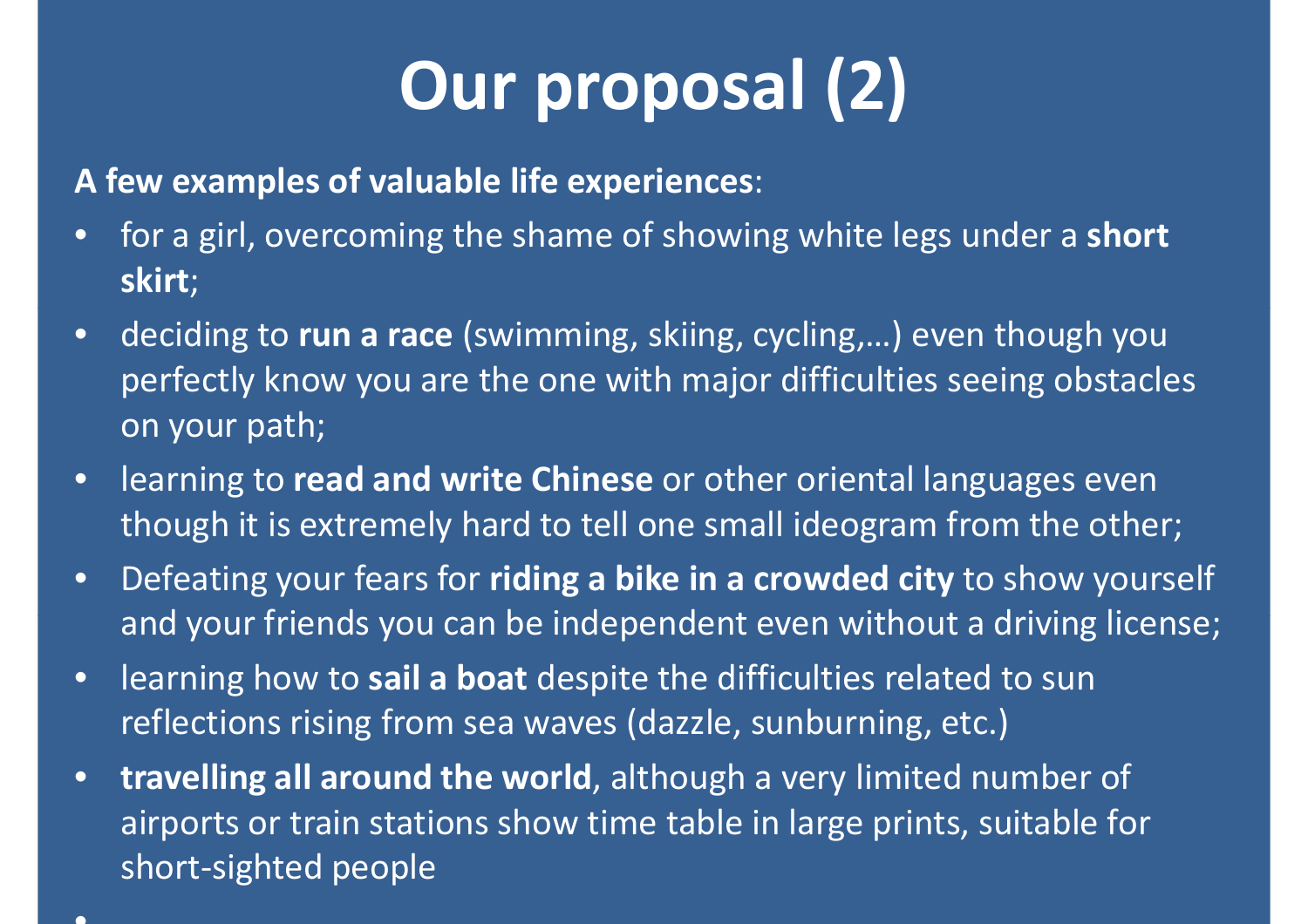*MY MISSION IMPOSSIBLEDaily successes of European Albinos facing their limits*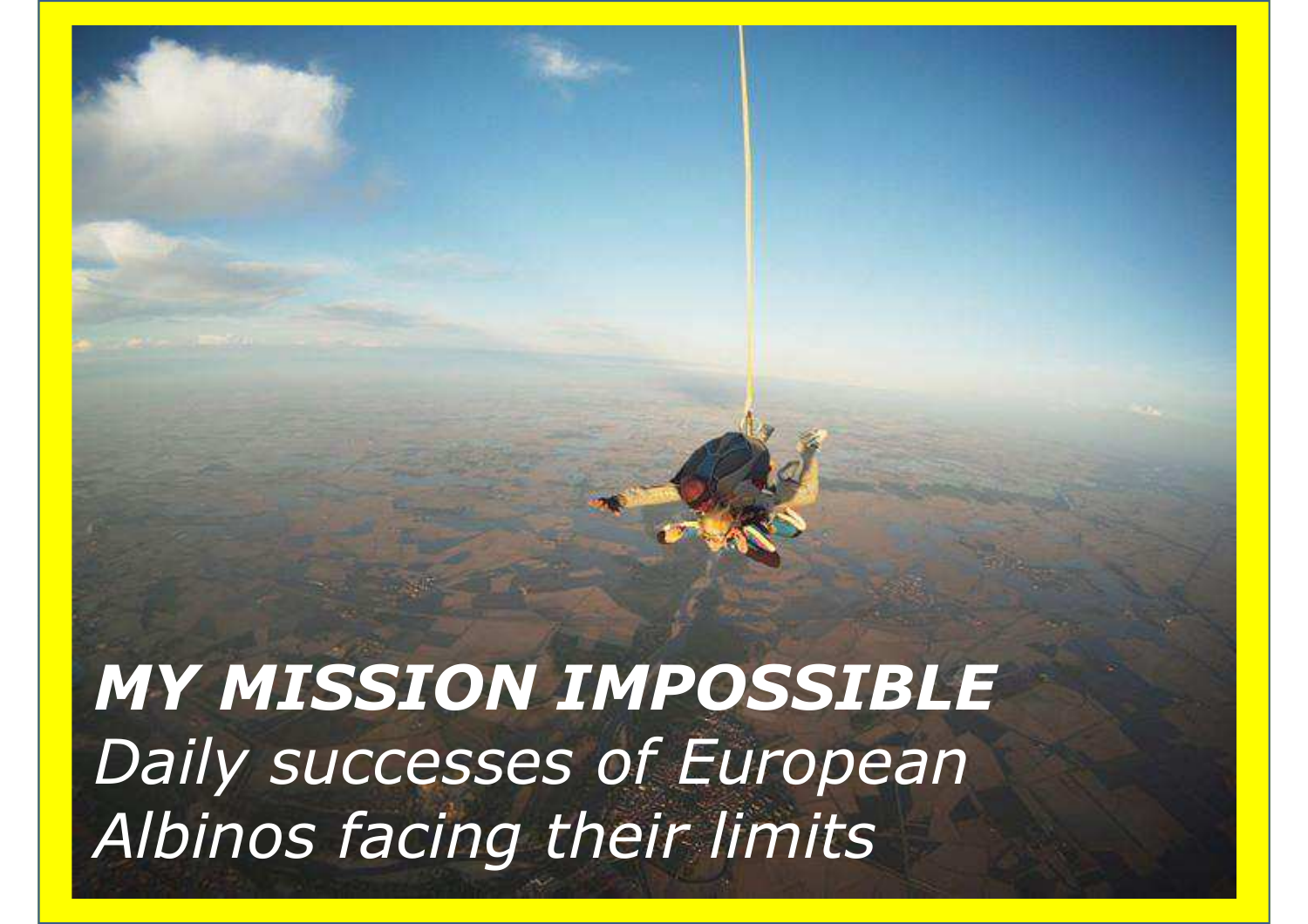

Nausicaa, 20 yearsold, from Novara (Italy)

I had the chance to spend two months in Bordeaux (FR) for an internship as<br>recentionist: mv receptionist: myfirst true working<br>exnerience! I was experience! I wasin a foreigncountry, speaking a<br>foreian language foreign language and in an unknowntown.

It was not easy: I was a bit worried, I took buses in the wrong direction, I got lost… but in the end every night I was able to get back home safe and I was very proud of myself!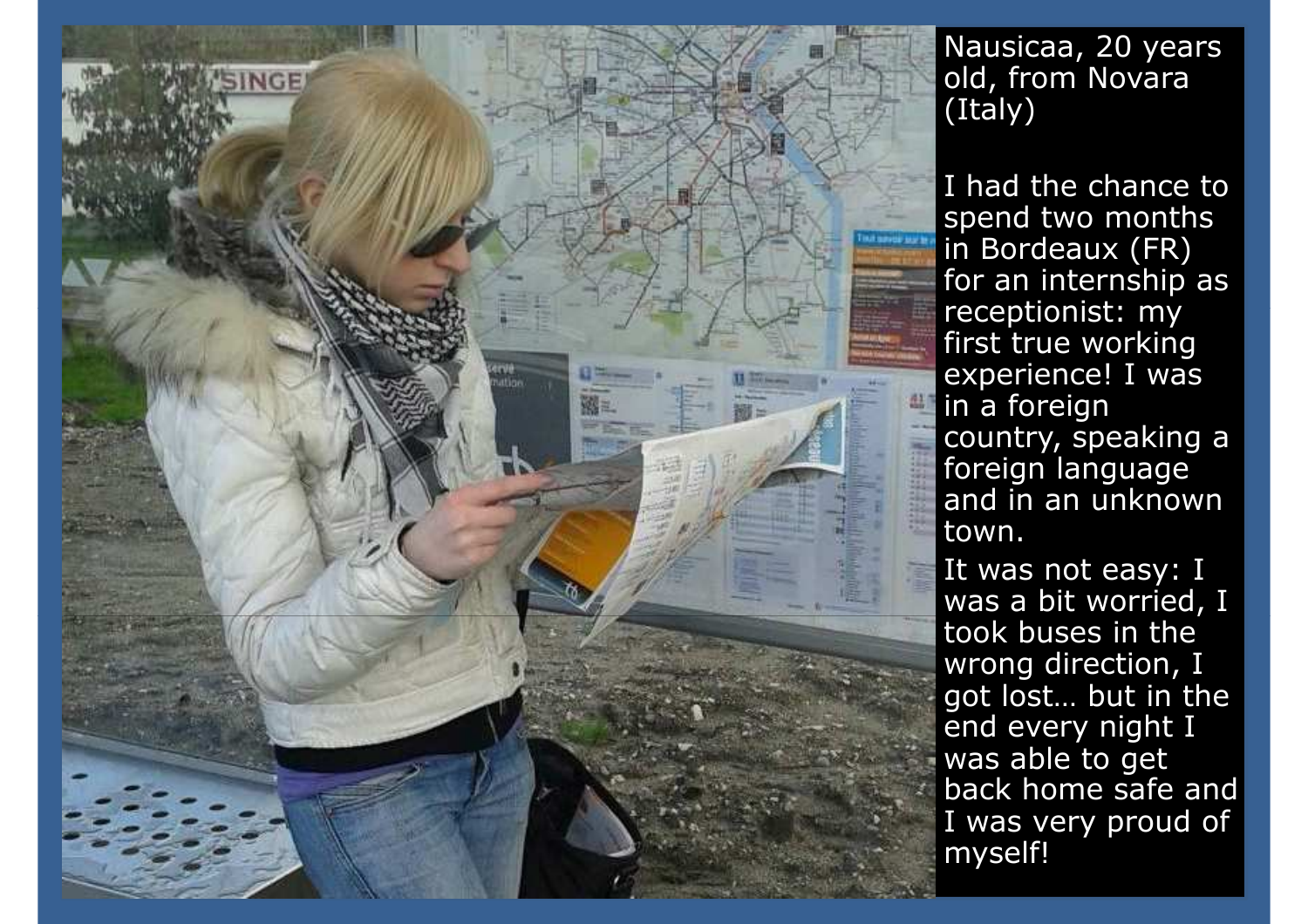Sabrina, 37 years old, from Predosa (Italy)

I have never really accepted the color of my skin and I have always felt awkward wearing a short skirt, because my legs are too whitish!

For the first time this year, also thanks to the support I got from friends in the facebook group of Italian albinos, I am more keen to<br>accent my color and I am accept my color and I am trying to wear a short skirt: at the beginning only at work, but then….

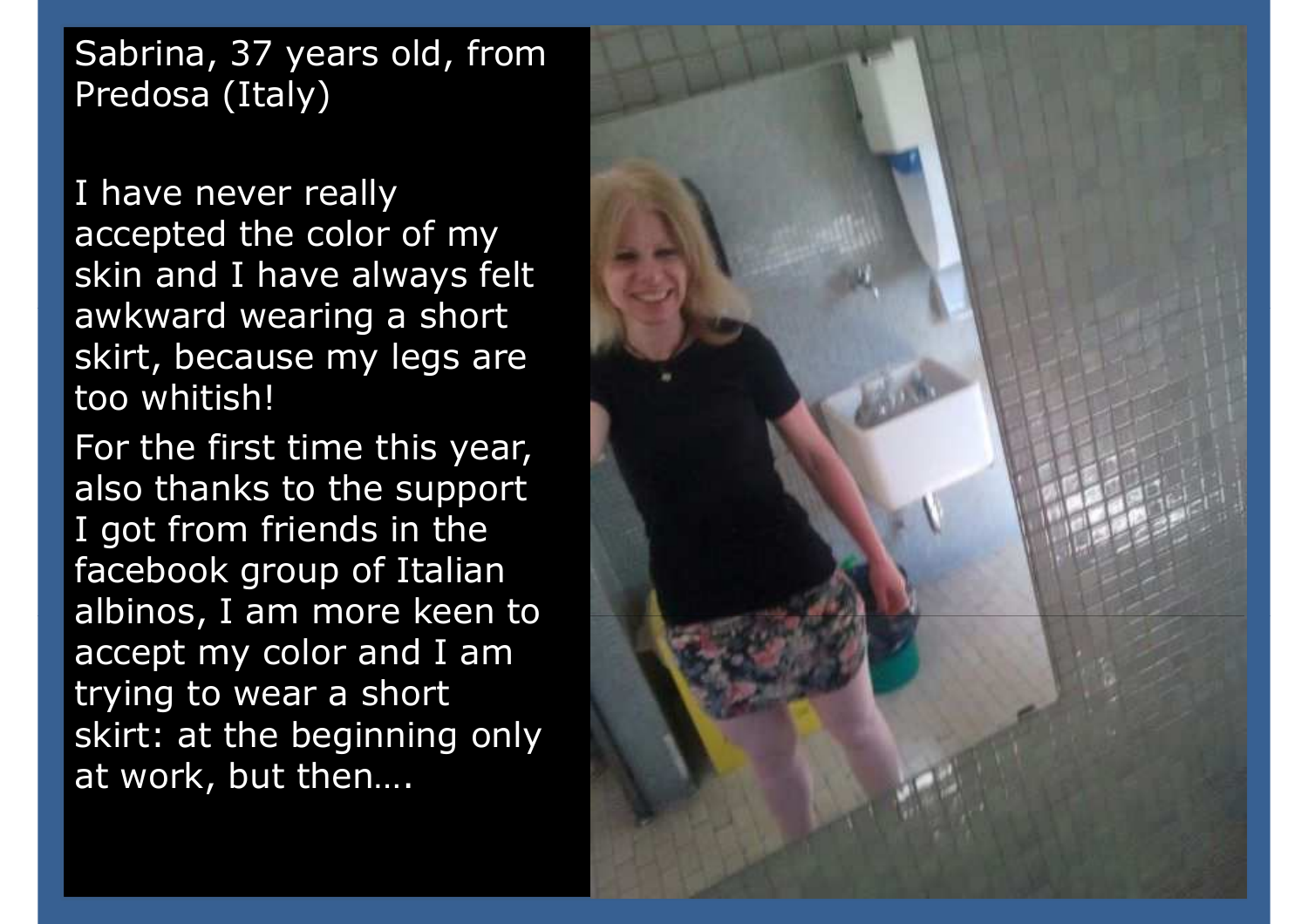#### Emanuele, 31 years old, from Milano (Italy)

My mother always told me that skiing would never be the sport for me: too much light, too high speed, too many risks… but lots of my friends did it and then at the age of 28 I finally decided I wanted to learn.

3 years later I felt skilled enough to face the 20 km off-piste ski route on the Mont Blanc «Vallée Blanche» and I succeded, not getting sunburnt!

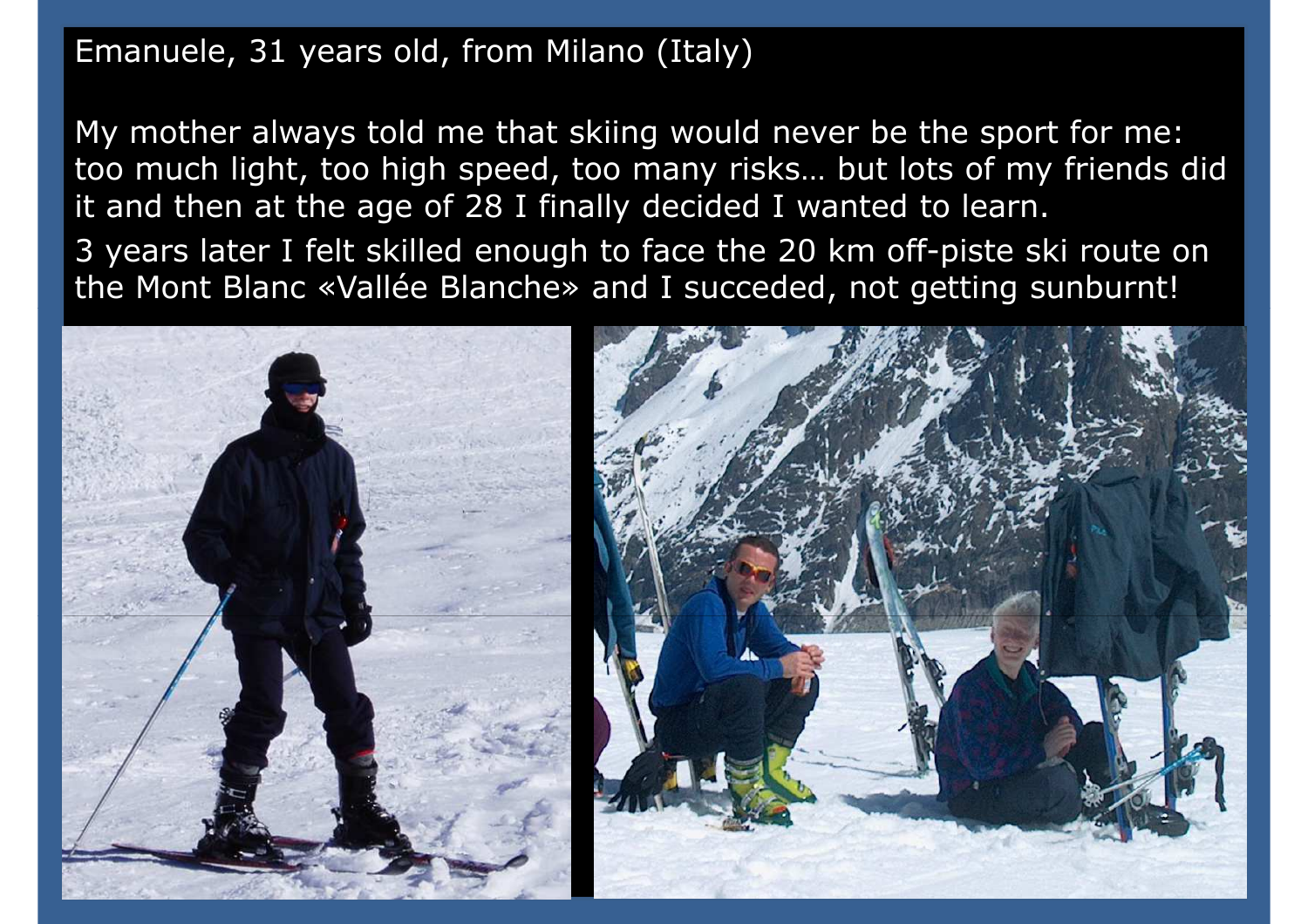## **How to cooperate at European level**

To issue this book (in a sort of «National Geographic style») we would then need to collect short stories and related pictures from albinos all around Europe, in order to highlight common or specific experiences in very different human and environmental conditions. This could be accomplished by launching a sort of «**European contest**»: each national association would translate and spread it among its members and gather their contributions. Selection would then be made at European level to extract around 50 stories to be published.